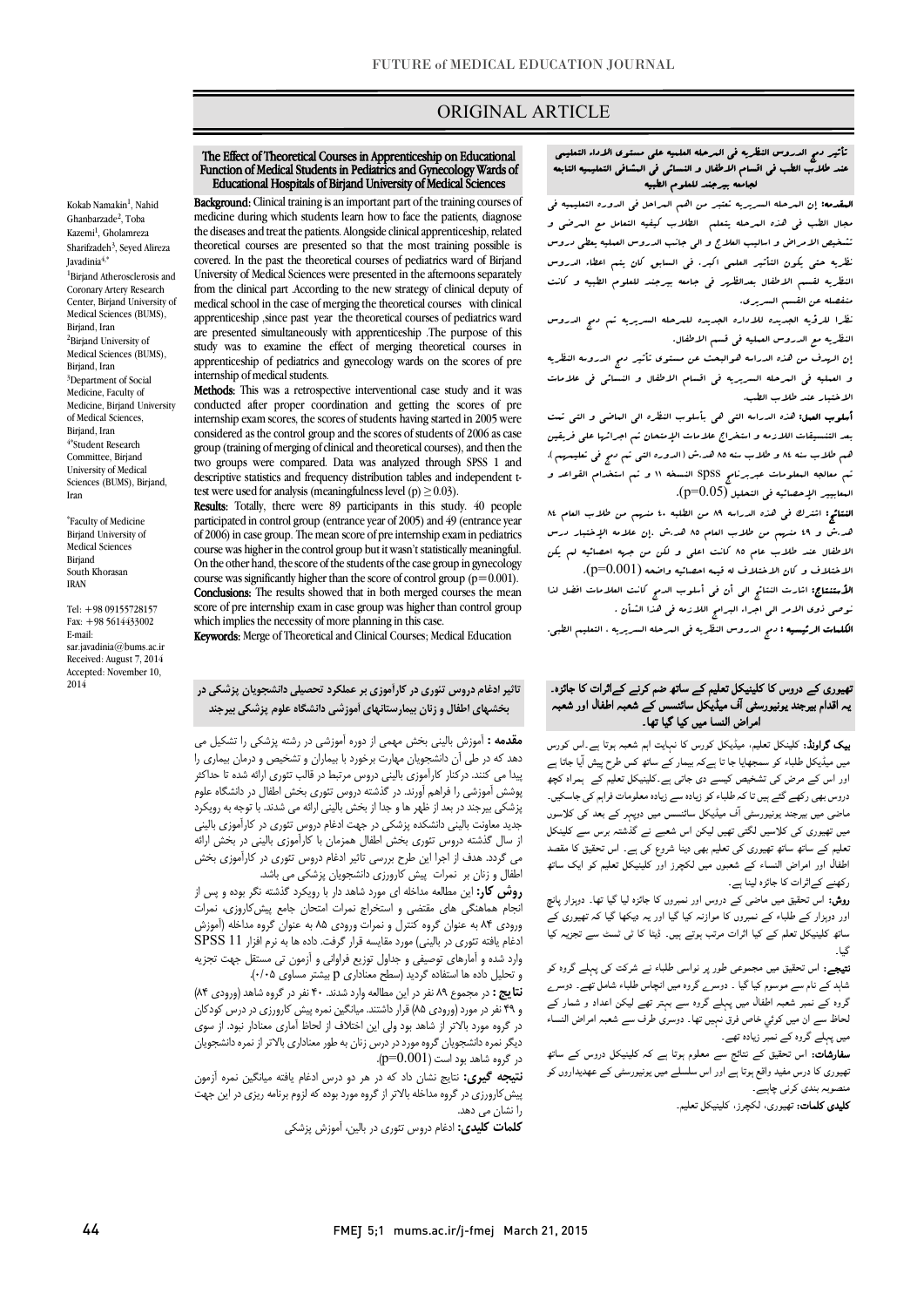### **INTRODUCTION**

In today's world, according to the movement toward professionalism in the training of different sciences; the role of universities in the case of training of specialists has become clear. In this manner the considerable role of training in educating responsible and expert forces in the case of health and maintaining and improving the health of society is related t the medical sciences universities. Meanwhile training general physicians, as one of the most important parts of health system of society which is on the basis of health network system the first place of dealing with patients is of prime importance (1).

Since long ago, medical education has been classified in to four levels which are basic sciences (in which students get familiar with basic courses such as anatomy, biochemistry, histology, and etc.),physiopathology (in which students generally get acquainted with the pathology of occurrence of diseases especially internal ones),apprenticeship (as the first level of facing the clinical environment of hospitals for medical students in which the students deal with all diseases[mostly common ones] clinically and on the other hand they study the common ones ) and internship (in which the students independently but supervised by a physician or a resident examines a patient and prescribes medicine $(2,3,4)$ .In recent years, a lot of attention have been paid to the merging of theoretical and clinical courses in a way that Shahid Beheshti University as the first university has merged basic sciences, physiopathology, and internship (5).Emerging methods are normally divided in to two groups of vertical and horizontal, in vertical method in the case of an organ (for example respiratory system) basic sciences, physiopathology, physiology, and its diseases are presented together. In the horizontal method the courses of a level (for example basic sciences, histology, and physiology) in the case of a specific organ are presented simultaneously. In the case of horizontal merging the studies have shown that this kind of training facilitates learning(6).Studies have also shown that simultaneous presentation of theoretical and clinical courses lead to the increase of educational interest and motivation among students(7).

In Birjand University of Medical Sciences after about 20 years of performing the traditional method in the case of presenting the courses of medicine, for the first time with the agreement of clinical deputy of medical school and directors and faculty members of pediatrics and gynecology wards, since last year the theoretical courses of these wards have been presented simultaneously with apprenticeship of the wards mentioned and in a way they were merged horizontally .The present study has been planned according to the change made in the presentation of the courses of these two wards and determination of the effectiveness of this step .In this study the score of pre internship exam is used as the educational function of students. Totally the purpose of the present study is to determine the effect of merging the theoretical courses and apprenticeship of pediatrics and gynecology wards on educational function of medical students.

### **METHODS**

 $\overline{a}$ 

 This is an interventional case study. The location was pediatrics and gynecology wards of Vali-Asr educational score of pre internship of pediatrics and gynecology courses of the entrance year of 1384 and 1385 were recorded in the study. The students of the entrance years of 1384 (as control group) were 40 and the students of participants in this study. hospital of Birjand. The students were counted and the 1385 (as case group) were 49, totally there were 89

 The intervention of this study was merging the theoretical and clinical courses which occurred after 20 years of performing the traditional method which was separate and student may have been in ward A but participated in the theory class of ward B in the afternoon), this change happened with the agreement of clinical deputy of medical school and directors and faculty members. After holding it was intended that at first the theoretical courses of gynecology and pediatrics wards were presented pilot and in case of getting positive results this plan was performed in other clinical groups. The presentation method of a way that after finishing the clinical ward (from  $8$  a.m. to 12 p.m.) students participated in class for 1 hour and 30 minutes. In this way the theoretical courses of pediatrics were presented three times and the courses of gynecology participating in the clinical course of the related ward).In case group (students of entrance of 1384) the theoretical courses of these two wards were presented only once in a year in the afternoons. caused educational problems for students, in a way that a several meetings and considering the opinions of students theoretical courses in case group (students of 1385) was in five times in a year (only for the students who were

 performing the proper coordination with the Education Office the necessary data in the case of the scores of pre internship scores of pediatrics and gynecology of students of 1384 (as the control group with the traditional teaching new teaching method of merging theoretical and clinical courses) was taken from Evaluation and Education Office .In the next level the demographic data such as average score, gender, and entrance year alongside with the score of pre was collected by researcher-made questionnaire .For considering ethics in research the scores of pre internship of all students were nameless and after extracting the necessary information the original file of scores was returned to the In this study after getting the necessary permission and method)and students of 1385 (as the case group with the internship of pediatrics and gynecology courses (separately) authorities.

 Data was analyzed through SPSS 11; descriptive statistics, frequency distribution tables, and independent t-test.

# **RESULTS**

j  $\overline{\phantom{0}}$ 

 Totally there were 89 participants in this study. There were 40 students in control group (entrance year of 1384) and 49 in case group (entrance year of 1385).58 participants were female and 31 were male. There was not a significant difference between the pre internship score of pediatrics and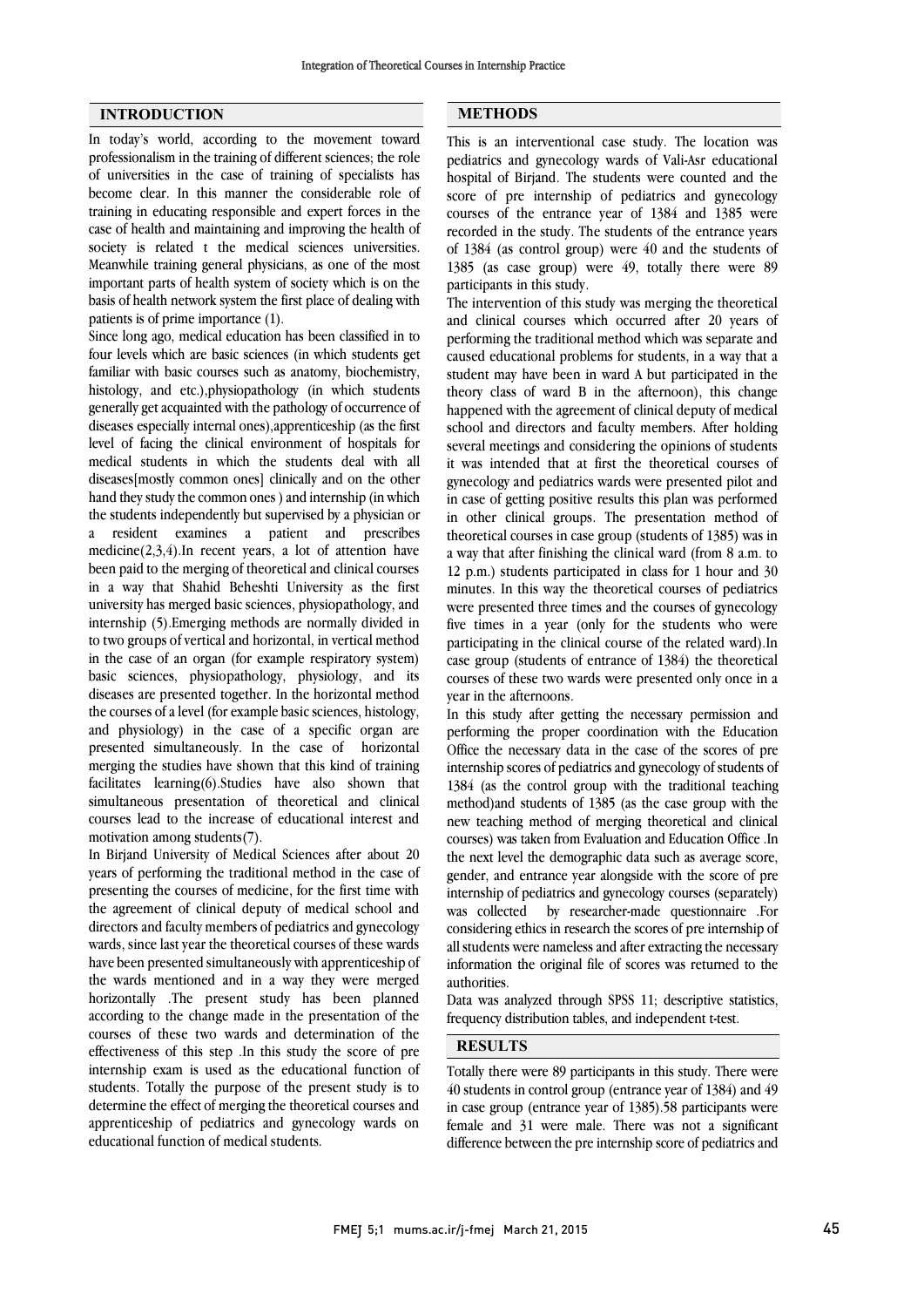gynecology scores of male and female student .Table number one and two shows the necessary information in the case of pre internship exam scores based on gender. The mean score  $\frac{60 \text{ ft}}{100 \text{ ft}}$  (control group) was  $14.60 \pm 3.93$  and in students of entrance of 1385 (case) it was  $15.45 \pm 4.11$ , but this difference was not statistically significant .The score of students of 1385 (case) in gynecology course was meaningfully higher than control Tables number three and four show the necessary information in the case of pre internship score of pediatrics of pre internship in pediatrics course in students of 1384 group (12.61  $\pm$  2.57 and 10.68  $\pm$  2.80 with p > 0.001). and gynecology scores based on entrance year.

#### DISCUSSION

 Since the educational year of 91-92, on the basis of the new viewpoint of educational deputy of medical school and department of pediatrics and gynecology the theoretical courses were presented simultaneously with internship .This effect of this change on the educational function of medical students through comparison of the scores of pre internship study was conducted with the purpose of determining the exam.

 In this study although the scores of pediatrics course in case difference has not been significantly meaningful. This can be group, whose training has been eclectic, were higher but this

 because of the fact that the researchers of this study have studied the results of the scores of just one group of students and in case of studying several groups, clearer results would students toward this process cannot be ignored as one of the reasons. As Dehghan et al.'s study in the case of studying the opinions of medical students of Yazd University of Medical Sciences showed that in the field of "knowledge of merging theoretical sciences  $\degree$  most of the repliers have evaluated of the examinees have mentioned that the necessity of the merging process in facilitating learning has been average. A considerable percent have expressed the necessity of average(44.8%).About half of the students have been familiar with the traditional teaching method of theoretical sciences about average and have evaluated the effect of this program on understanding adjacent as low. The results in the field of availability of facilities for merging was in a way that 27.6% of and corpse for organ system plan as average but a few believed that facilities were not proper for this plan at all. A lot of students mentioned that accessibility to appropriate than average to merge the mentioned courses.40% of the be achieved. Although factors such as little knowledge of their familiarity as average (43%) and little (41%).About 60% merging theoretical sciences with clinical issues as students evaluated the appropriateness of dissection salon books for this plan was low .63% of the students agreed more

 $\overline{a}$ 

| Table 1. The Comparison of the Scores of Pre-internship of Pediatrics Based on Gender |                                |      |       |        |        |                                          |
|---------------------------------------------------------------------------------------|--------------------------------|------|-------|--------|--------|------------------------------------------|
| Sig                                                                                   | Std. Error Mean Std. Deviation |      | Mean  | Number |        |                                          |
| $T = -0.193$<br>$P=0.847$                                                             | 0.49                           | 3.76 | 15.05 | 58     | Female | Score of<br>Pediatrics Pre<br>Internship |
|                                                                                       | 0.81                           | 4.56 | 15.23 | 31     | Male   |                                          |
|                                                                                       |                                |      |       |        |        |                                          |

| Table 2. The Comparison of the Score of Pre Internship of Gynecology Based on Gender |                                |       |       |        |        |                              |
|--------------------------------------------------------------------------------------|--------------------------------|-------|-------|--------|--------|------------------------------|
| Sig                                                                                  | Std. Error Mean Std. Deviation |       | Mean  | Number |        |                              |
| $T = -0.705$                                                                         | 0.62                           | 3.93  | 11.59 | 58     | Female | Score of                     |
| $P=0.483$                                                                            | 0.58                           | 4 1 1 | 12.03 | 31     | Male   | Gynecology Pre<br>Internship |

| Table 3. The Comparison of Pediatrics Pre Internship Score in Case and Control Groups |                                |       |       |        |              |                                    |  |
|---------------------------------------------------------------------------------------|--------------------------------|-------|-------|--------|--------------|------------------------------------|--|
|                                                                                       | Std. Error Mean Std. Deviation |       | Mean  | Number |              |                                    |  |
| $T = -0.871$<br>$P=0.847$                                                             | 0.62                           | 393   | 14.70 | 40     | 84 (Control) | Pediatrics Pre<br>Internship Score |  |
|                                                                                       | 0.58                           | 4 1 1 | 1545  | 49     | 85 (Case)    |                                    |  |

| Table 4. The Comparison of Pediatrics Score of Case and Control Groups |                                |      |       |        |              |                                    |  |
|------------------------------------------------------------------------|--------------------------------|------|-------|--------|--------------|------------------------------------|--|
|                                                                        | Std. Error Mean Std. Deviation |      | Mean  | Number |              |                                    |  |
| $T = -3.393$<br>$P=0.001$                                              | 0.62                           | 2.80 | 10.68 | 40     | 84 (Control) | Gynecology Pre<br>Internship Score |  |
|                                                                        | 0.58                           | 2.57 | 12.61 | 49     | 85 (Case)    |                                    |  |
|                                                                        |                                |      |       |        |              |                                    |  |

 $\overline{\phantom{0}}$